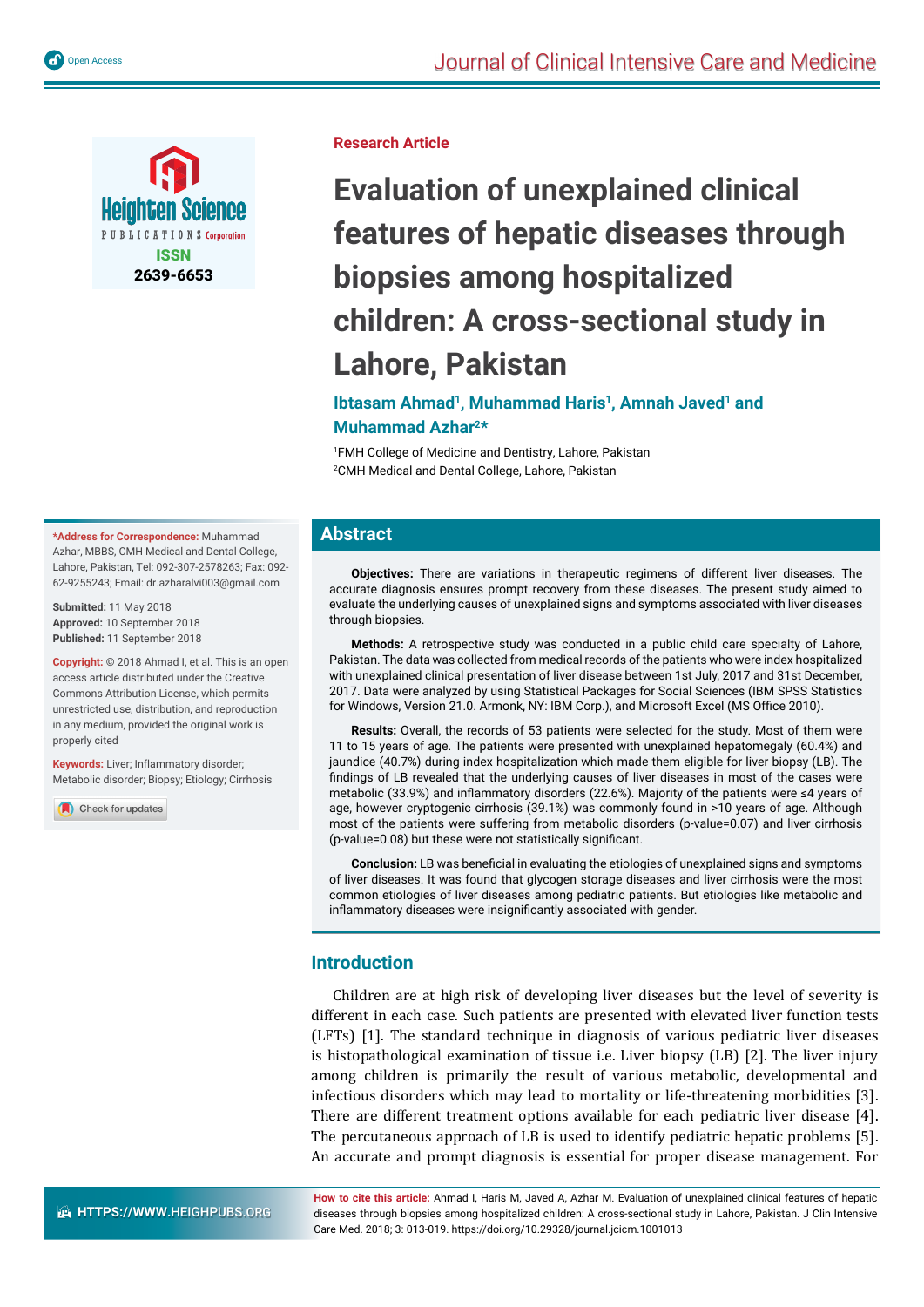instance, if a child presents with cholestasis then an accurate diagnosis is necessary to differentiate between idiopathic neonatal hepatitis (INH) and biliary atresia (BA). This is because of the reason that INH can be treated with pharmacological therapies while early surgical methods are crucial for BA [6]. Also, LB is beneficial in differentiating among cholestasis, hepatitis, steatosis, vascular abnormalities, infiltrative disorders, infectious and metabolic diseases on the basis of histopathological features [7]. This technique is not only useful in diagnosis of primary hepatobiliary disorders, and secondary problems but also gives a clear representation of prognosis of various hepatic diseases [8,9]. The immune-mediated complications and genetic disorders can be detected through LB on the basis of Immuno histochemical (IHC) procedures [10]. The beneficial aspects of LB can be increased by overcoming several limitations like inadequate sample size and inappropriate correlation of hepatic morphology and medical history [11,12].

The present study aimed to evaluate the underlying causes of the unexplained signs and symptoms associated with liver diseases through biopsies among pediatric patients.

# **Materials and Methods**

# **Study design and setting**

A retrospective, cross-sectional study was conducted in a public child care specialty of Lahore, Pakistan. The selected setting was a tertiary care hospitals with liver and gastroenterology departments where health services are provided to the children (<18 years of age). The characteristics of the selected hospital were summarized in table 1.

# **Study population and sample size**

The records of 114 patients admitted in liver and gastroenterology wards were scrutinized. The patients were included in the study if they were 1 month to 15 years of age, index hospitalized, presented with clinical features associated with liver diseases, not suffering from any drug induced liver disease and acute or chronic disorder, had unexplained abnormal results of LFTs, never underwent liver transplant and had gone through ultrasound-guided percutaneous LB using spring cut semi-automated needle. The records of 53 patients fulfilled our inclusion criteria and consequently selected for the study.

# **Data collection**

A data collection tool was used to collect the data. The questionnaire was structured and consisted on four parts: 1) general characteristics (age and gender) of the patient, 2) clinical sign and symptoms, 3) findings of other unexplained abnormal results of tests (coagulation profile, ultrasound, complete blood count (CBC) and LFTs), and 4) histopathological findings of LB.

Data were collected between 1<sup>st</sup> July, 2017 and 31<sup>st</sup> December, 2017 according to the objectives of the study. The investigational team included general medical practitioner and a trained nurse. All the investigators received the same training prior to the survey

| Sr. no.        | <b>Characteristics</b>      | N         |
|----------------|-----------------------------|-----------|
|                | Number of beds              | 1,100     |
| $\overline{2}$ | Outpatients visit last year | 1,049,792 |
| 3              | Inpatients visit last year  | 151,736   |
| 4              | Physicians/Medical officers | 252       |
| 5              | Pharmacists/Dispensers      | 22        |
| 6              | <b>Nurses</b>               | 229       |
|                | Other Paramedical staff*    | 1,832     |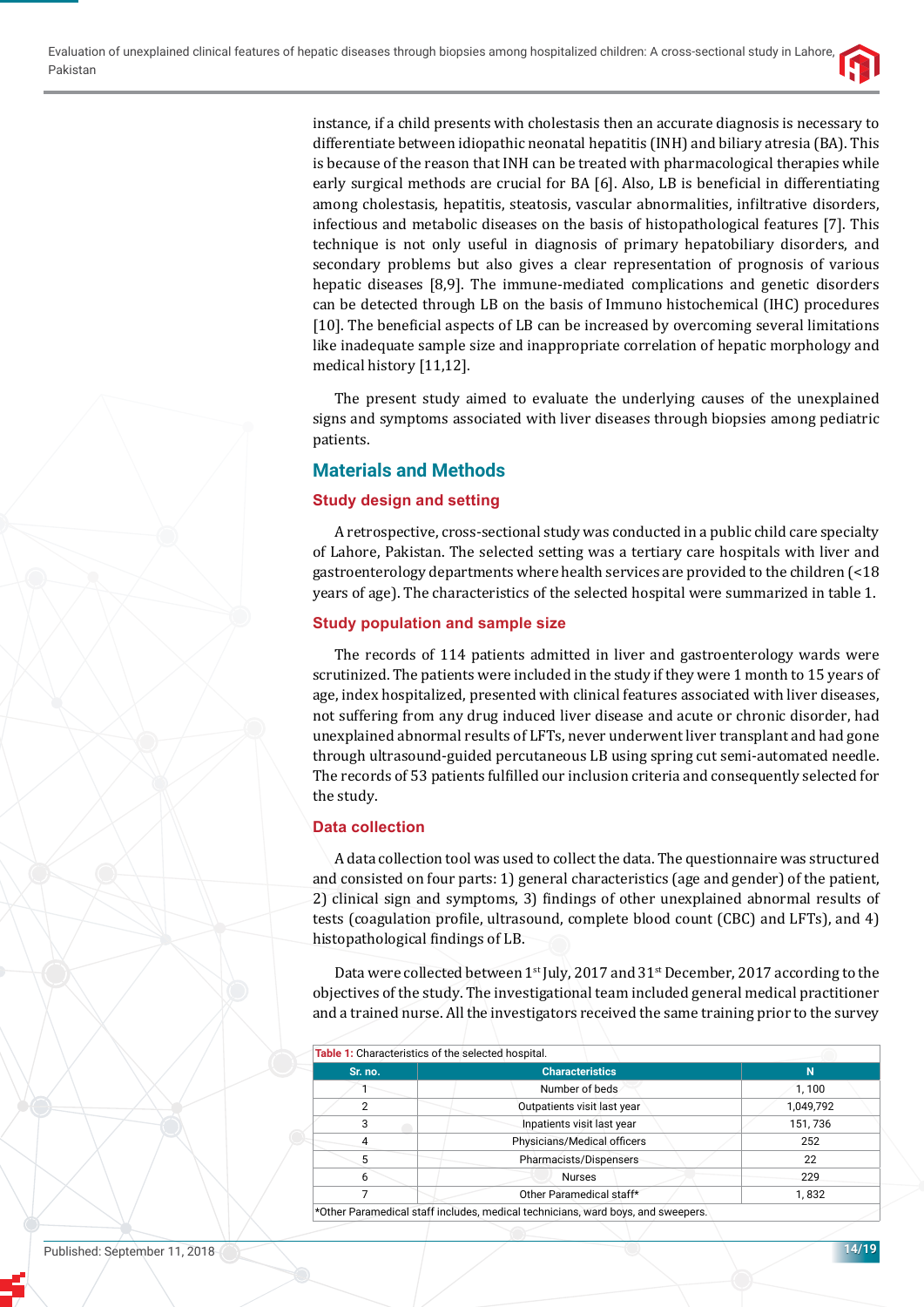

for the collection and validation of data. During the survey, one investigator filled out the investigational form and the other reviewed the data. The expert opinion of an experienced radiologist and histopathologist was also taken into account when needed.

#### **Data analysis**

The descriptive statistics (frequency and percentage) were applied on characteristics of study population, etiologies and histopathological findings. The frequencies of each etiology were calculated separately and in combination with the age group or gender. The significance of the data was evaluated by Fisher's exact test and Chi square test taking  $p<0.05$  as the value of significance. Data were analyzed by using Statistical Packages for Social Sciences (IBM SPSS Statistics for Windows, Version 21.0. Armonk, NY: IBM Corp.) and Microsoft Excel (MS Office 2010).

#### **Ethical approval**

Ethical approval was obtained from the Medical Research Ethics Committee (MREC) of Nishtar Medical College, Multan (Reference: 05-2017/REC, dated May 11, 2017). The permission to conduct this study was also obtained from the administrator of the healthcare setting.

# **Results**

The medical records of 53 patients were investigated for the study. Among them, 69.8% (n=37) were male, 43.4% (n=23) were of age 11 to 15 years and 73.6% (n=39) were presented with more than 4 signs and symptoms of liver disease (Table 2).

Overall,  $81.1\%$  (n=43) were presented with hepatomegaly,  $60.4\%$  (n=32) with jaundice and 47.2% (n=25) with splenomegaly. While 35.9% (n=19) were found with unexplained abnormal LFTs especially levels of hemoglobin and serum bilirubin (Table 3).

The histopathological findings after LB revealed that metabolic 33.9% (n=18) and inflammatory 22.6% (n=12) disorders were the most common underlying causes of liver diseases. Among them,  $13.2\%$  (n=7) of the cases were found with glycogen storage disease and 9.4% (n=5) were having liver cirrhosis, respectively (Table 4).

In patient's ≤10 years of age, metabolic storage disorders were most commonly found while among >10 years of age inflammatory hepatitides was the most commonly found etiology (Table 5).

There was no significant difference observed among pediatric patients on the basis of gender (p-value >0.05). Although most of the patients were suffering from metabolic disorders (p-value=0.07) and liver cirrhosis (p-value=0.08) but these were not statistically significant (Table 6).

# **Discussion**

The findings of current study revealed that metabolic and inflammatory disorders were the major etiologies among pediatric patients having unexplained clinical features of hepatic disease. Percutaneous LB is a safe and efficacious method in early detection of disease and prior to initiate the therapeutic regimen.

| Table 2: Characteristics of study population. |                       |           |
|-----------------------------------------------|-----------------------|-----------|
| <b>Indications of biopsy</b>                  |                       | N(%)      |
|                                               | Male                  | 37(69.8)  |
| Gender                                        | Female                | 16(30.2)  |
|                                               | 1 month - 4 years     | 19 (35.9) |
| Age                                           | $5$ years $-10$ years | 11(20.8)  |
|                                               | 11 years $-15$ years  | 23(43.4)  |
|                                               | 2                     | 5(9.4)    |
| Clinical signs and symptoms                   | 3                     | 9(16.9)   |
|                                               | $\geq 4$              | 39 (73.6) |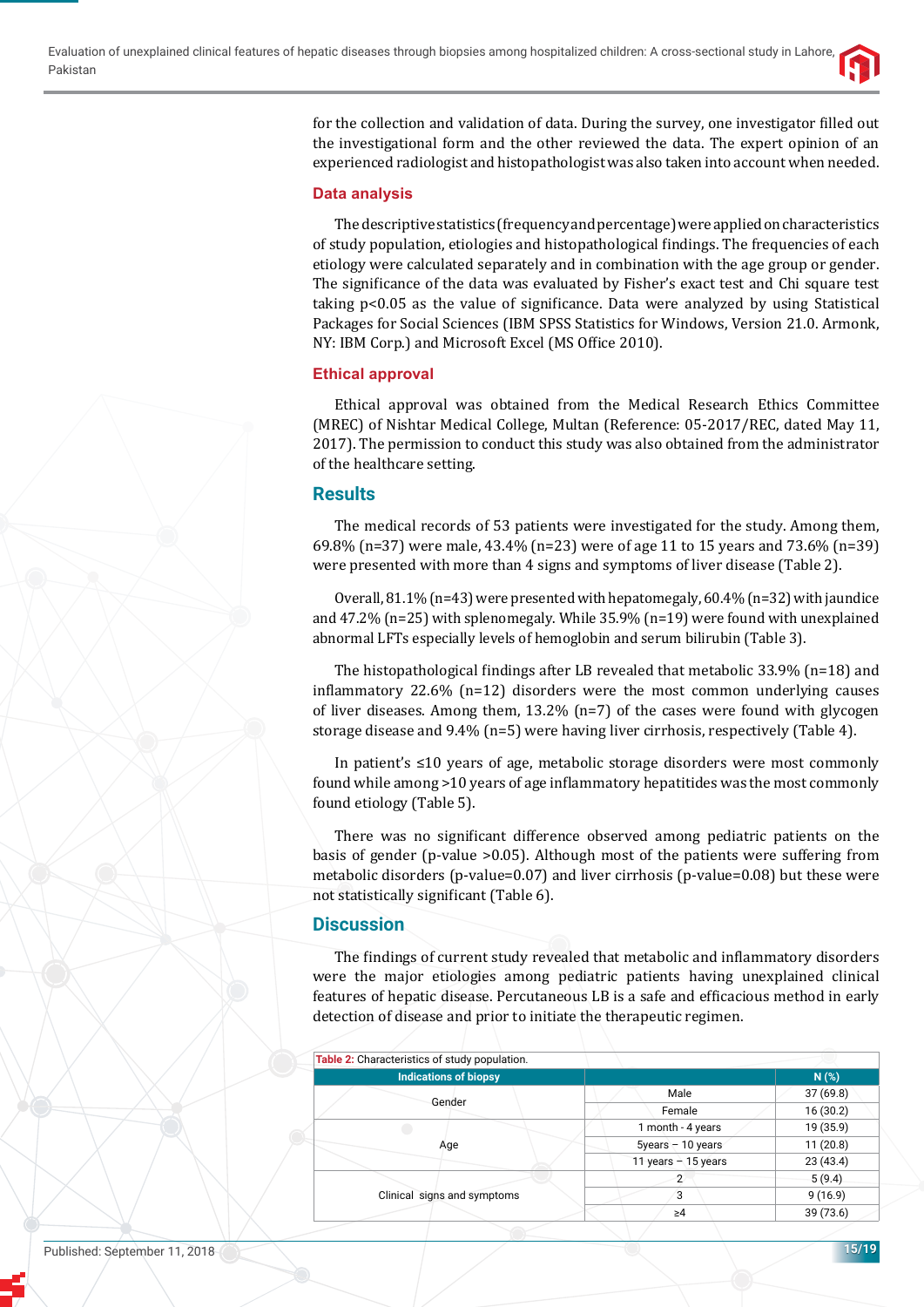

| Cause                               |           | N(%)      |
|-------------------------------------|-----------|-----------|
| Ascites                             |           | 21 (39.6) |
| Fever                               |           | 8(15.1)   |
| Jaundice                            |           | 32(60.4)  |
| Variceal bleed                      |           | 7(13.2)   |
| Anemia                              |           | 15(28.3)  |
| Splenomegaly                        |           | 25(47.2)  |
| Hepatomegaly                        |           | 43 (81.1) |
| Spider hemangioma                   |           | 4(7.5)    |
| Hemostasis                          |           | 16(30.2)  |
| Palmar erythema<br>Lab test results |           | 3(5.7)    |
|                                     |           | 19 (35.9) |
|                                     | <7 Gm%    | 2(3.8)    |
| Hemoglobin                          | >7 Gm%    | 3(5.7)    |
| Serum bilirubin                     | $1-3mg%$  | 4(7.6)    |
|                                     | $>3mg$ %  | 1(1.9)    |
| SGPT*                               | >80IU/L   | 2(3.8)    |
| Serum albumin                       | <2.5Gm%   | 4(7.6)    |
| PT <sup>+</sup>                     | >4seconds | 3(5.7)    |

| Table 4: Histopathological findings after liver biopsies. |          |
|-----------------------------------------------------------|----------|
| <b>Liver disorder</b>                                     | N(%)     |
| Metabolic disorders (33.9%, n=18)                         |          |
| Glycogen storage                                          | 7(13.2)  |
| Non-glycogen storage                                      | 5(9.4)   |
| Progressive familial intra hepatic cholestasis (PFIC)     | 4(7.5)   |
| Alpha 1 antitrypsin                                       | 2(3.8)   |
| Inflammatory disorders(22.6%, n=12)                       |          |
| <b>Chronic Hepatitis</b>                                  | 5(9.4)   |
| Autoimmune hepatitis                                      | 2(3.8)   |
| <b>INH</b>                                                | 3(5.7)   |
| Acute on chronic hepatitis                                | 1(1.9)   |
| Non specific                                              | 1(1.9)   |
| Developmental disorders (13.2%,n=7)                       |          |
| <b>BA</b>                                                 | 4(7.6)   |
| Alagille syndrome                                         | 2(3.8)   |
| Vanishing bile duct syndrome                              | 1(1.9)   |
| Malignancies (7.5%,n=4)                                   |          |
| Primary(hepatoblastoma)                                   | 3(5.7)   |
| Metastatic                                                | 1(1.9)   |
| Miscellaneous etiologies (16.9%,n=9)                      |          |
| Cryptogenic cirrhosis                                     | 9(16.9)  |
| Vascular abnormalities (5.7%,n=3)                         |          |
| Acute portal vein obstruction                             | 3(5.7)   |
| Total                                                     | 53 (100) |
| *Idiopathic neonatal hepatitis, +Biliary atresia.         |          |

**Table 5:** Etiologies of liver diseases among different age groups.

| Age group              | <b>Common liver disorder</b>  |          |
|------------------------|-------------------------------|----------|
| 1month - 4years (n=19) | Metabolic storage disorder    | 12(63.2) |
|                        | BA*                           | 4(21.1)  |
|                        | INH <sup>+</sup>              | 3(15.8)  |
| $5 - 10$ years (n=11)  | Metabolic storage disorder    | 5(45.5)  |
|                        | Malignancy                    |          |
|                        | Inflammatory hepatitides      | 2(18.2)  |
|                        | Metastasis                    |          |
| $11 - 15$ years (n=23) | Inflammatory hepatitides      | 7(30.4)  |
|                        | Metabolic storage disorder    | 1(4.4)   |
|                        | Cryptogenic cirrhosis         | 9(39.1)  |
|                        | Acute portal vein obstruction | 3(13.0)  |
|                        | Alagille syndrome             | 2(8.7)   |
|                        | Vanishing bile duct syndrome  |          |

Published: September 11, 2018 **16/19**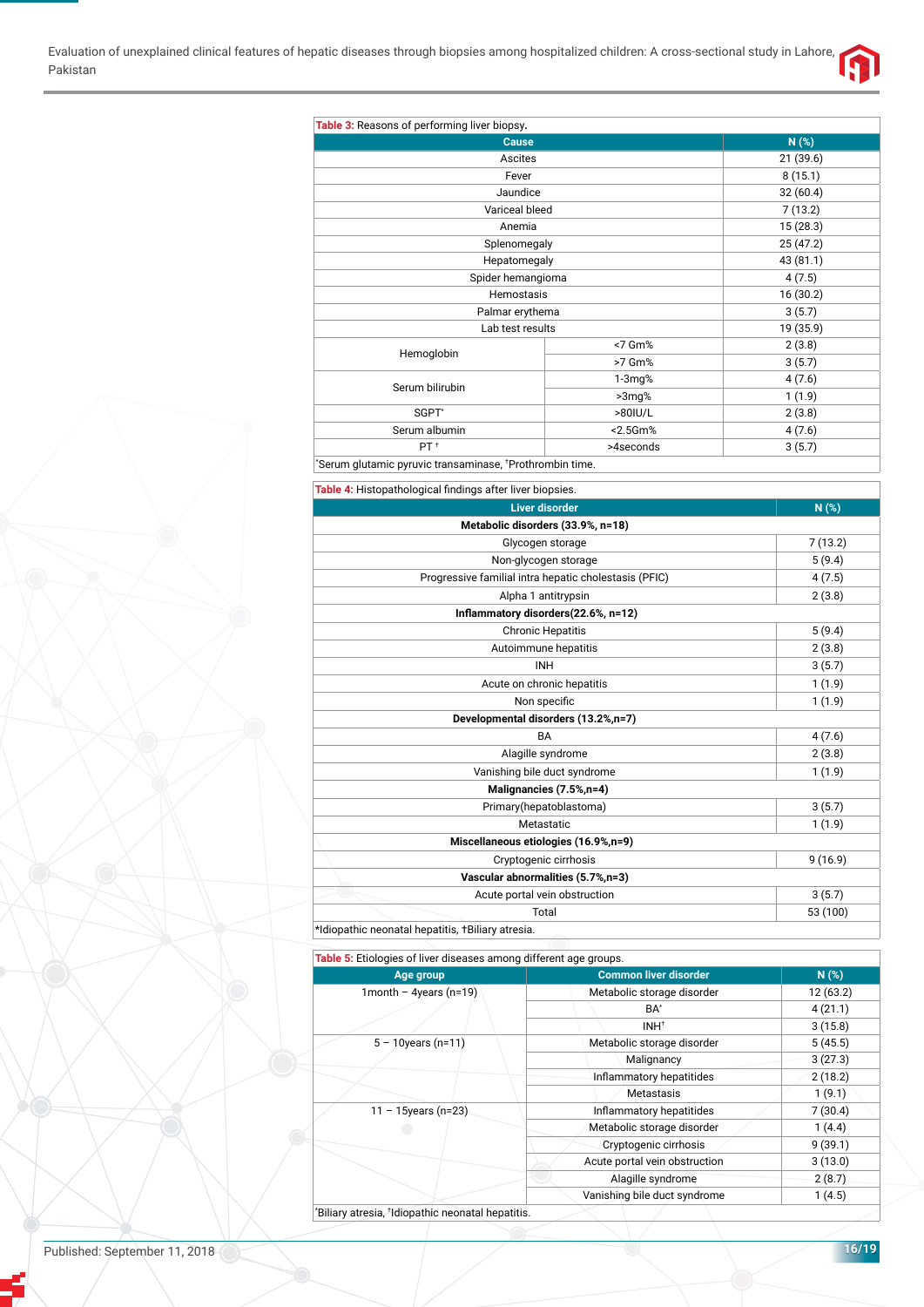

| Table 6: Statistical association of etiologies with gender. |              |              |         |  |
|-------------------------------------------------------------|--------------|--------------|---------|--|
| <b>Etiologies</b>                                           | Male N $(%)$ | Female N (%) | p-value |  |
| Metabolic disorders                                         | 11(20.8)     | 7(13.2)      | 0.07    |  |
| Inflammatory disorders                                      | 9(16.9)      | 3(5.7)       | 0.4     |  |
| Developmental disorders                                     | 5(9.4)       | 2(3.8)       | 0.4     |  |
| Malignancy                                                  | 4(7.6)       | 0            | 0.2     |  |
| Cirrhosis                                                   | 6(11.3)      | 3(5.7)       | 0.08    |  |
| Vascular abnormalities                                      | 2(3.8)       | 1(1.9)       | 0.2     |  |

This method evaluates extent of liver injury and gives valuable information when clinical features (e.g., hepatomegaly) and other diagnostic tests (e.g., LFTs) provide unexplained results [13]. The incidence of hepatic diseases among pediatric patients is inconsistent with age e.g., autoimmune, infective and infiltrative causes are common in pediatric patients of older age groups while BA and INH are more prevalent among younger patients. The underlying causes of hepatic disorders depend on various factors like the particular characteristics of study population, accessibility of diagnostic facilities and trends in medical practices. The present study revealed that metabolic and inflammatory disorders were among the underlying causes of liver diseases among pediatric patients. A Pakistani study revealed hemochromatosis as an etiology behind liver injury among 30% of the study population [14]. The possible explanation of it might be the referral pattern because many patients underwent bone marrow transplantation. Another study found neonatal hepatitis among 20.3% of the pediatric patients which is quite high in comparison of the present study [15]. This is due to the referral pattern as the patient load in the current study setting was very high.

The incidence of liver disorders is also dependent on geographical variations and characteristics of study population. A study conducted on 51 children in India having 2 days to 12 years of age revealed glycogen storage diseases (GSD) and metabolic disorders as the underlying causes among many sufferers of Wilson's disease [13]. The prompt diagnosis of asymptomatic patients and the genetic counselling of parents can be beneficial in decreasing prevalence of these diseases in the future [16]. Among the previously published studies, the variation in the incidence of chronic hepatitis is in the range of <10% to >90% [15, 17-19]. While in a Nigerian study Schistosomiasis (37.5%) was found to be the most common etiology of hepatic diseases especially in tropical regions [20].

The liver cirrhosis is attributed to end-stage hepatic disease. It is characterized as degeneration of parenchymal cells, hepatic fibrosis, nodular regeneration and portal hypertension. The incidence of liver cirrhosis is found to be more common in developing countries as compared to underdeveloped regions (e.g., Pakistan) [21]. Similarly, liver cirrhosis was found in 16.9% of the study population in the current study. The variation of 10% to 41.8% has been found in the reported incidence of cirrhosis among previously published studies [14, 22-24]. The onset of cirrhosis can be prevented if the accurate and prompt diagnosis is made possible of high risk population (e.g., younger age group). Irrespective of age and extent of hepatic injury, many metabolic and genetic diseases may cause harmful effects on liver. Hence, the advancement in the field of genetics is pivotal in finding pathophysiology and new diagnostic strategies for inherited hepatic disorders [25].

# **Strength and Limitations**

The present study shows the efficiency of percutaneous liver biopsy technique in evaluating the unexplained sign, symptoms and abnormal results of other diagnostic tests among patients suffering from liver diseases.

The findings of present study cannot be generalized to entire country because of the small sample size and shortened length of study period.

As the data is retrospective in nature so the outcomes of LB can't be evaluated.

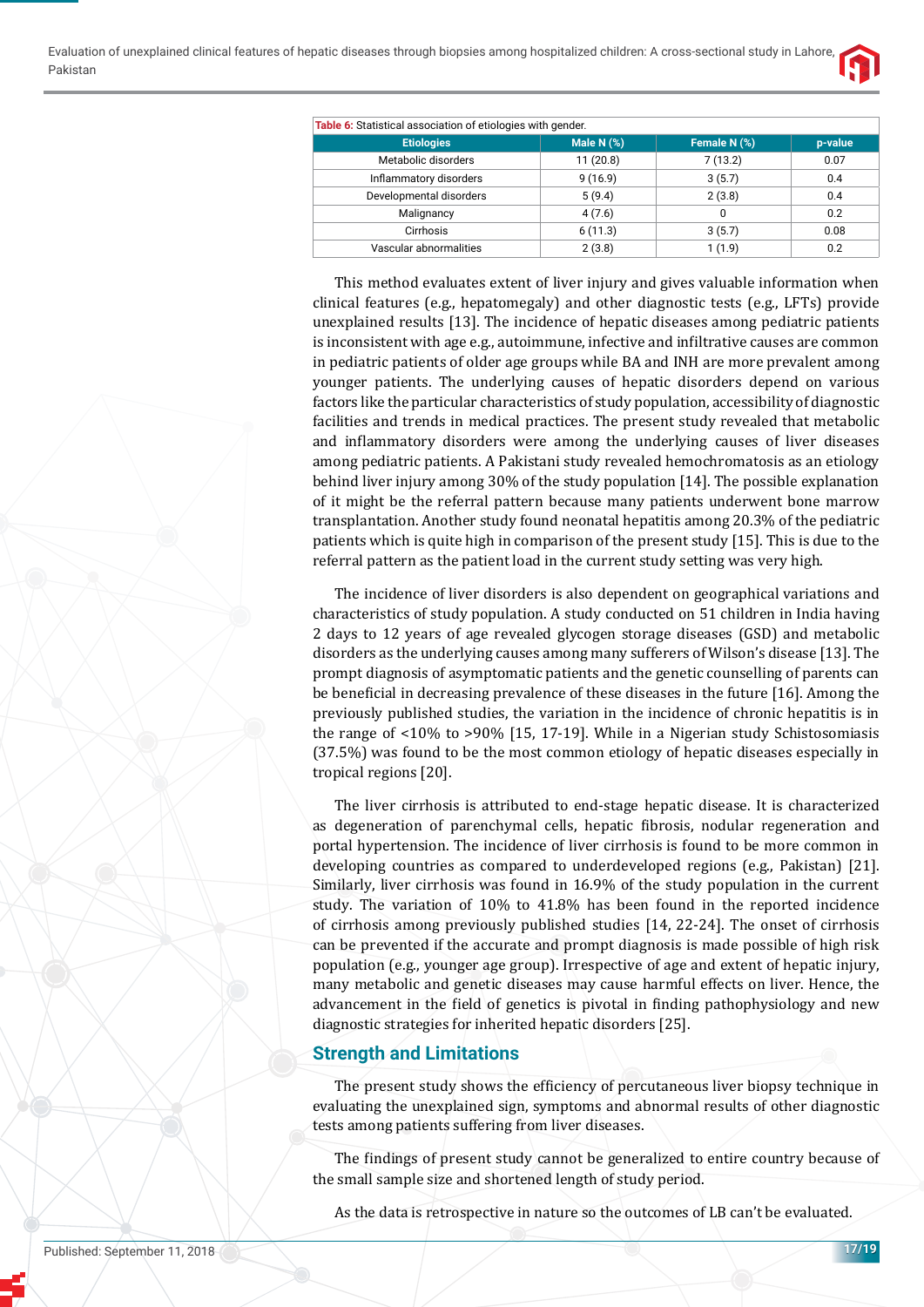

# **Conclusion**

The present study concluded that histopathological findings during biopsy was beneficial in evaluating the etiologies of unexplained signs and symptoms of liver diseases. Metabolic and inflammatory disorders were the most common etiologies of liver diseases among these patients. But these etiologies showed no significant association with age and gender. Hence, the efficient management of liver diseases demands the facility of prompt and accurate diagnosis for patients especially of high risk population.

# **Acknowledgement**

We would like to appreciate the help from the hospital staff for their help in data retrieving.

#### **References**

- 1. Litten JB, Tomlinson GE. Liver tumors in children. The oncologist. 2008; 13: 812-820. **Ref.:** https://goo.gl/Ggavf6
- 2. Dezsőfi A, Baumann U, Dhawan A, Durmaz O, Fischler B, et al. Liver biopsy in children: position paper of the ESPGHAN Hepatology Committee. J Pediatr Gastroenterol Nutr. 2015; 60: 408-420. **Ref.:** https://goo.gl/hfNmfj
- 3. Mehnaz A, Billo AG, Zuberi SJ. Liver disorders in children. Journal of Pakistan Medical Association. 1990; 40: 62-64. **Ref.:** https://goo.gl/Rbcqze
- 4. Dehghani SN, Haghighat M, Imanieh MH, Geramizadeh B, Eskandari Z, et al. Percutaneous Needle Biopsy in the diagnosis of liver diseases in children. Journal of Comprehensive Pediatrics, 2013; 4: 184-188. **Ref.:** https://goo.gl/br2ug7
- 5. Bezerra JA, Balistreri WF. Cholestatic syndromes of infancy and childhood. Semin Gastrointest Dis. 2001; 12: 54-65. **Ref.:** https://goo.gl/5xmfBP
- 6. Dehghani SM, Haghighat M, Imanieh MH, Geramizadeh B. Comparison of different diagnostic methods in infants with cholestasis. World J Gastroenterol. 2006; 12: 5893-5896. **Ref.:** https://goo.gl/zRpnf6
- 7. Ovchinsky N1, Moreira RK, Lefkowitch JH, Lavine JE. The liver biopsy in modern clinical practice: a pediatric point-of-view. Adv Anat Pathol. 2012; 19: 250-262. https://goo.gl/Q6s4wh
- 8. Alswat KA, Mumtaz K, Jafri W. Liver biopsy for histological assessment: the case in favor. Saudi journal of gastroenterology: official journal of the Saudi Gastroenterology Association. 2010; 16: 133-139. **Ref.:** https://goo.gl/RUo5ZW
- 9. Dezsőfi A, Knisely AS. Liver biopsy in children 2014: Who, whom, what, when, where, why? Clin Res Hepatol Gastroenterol. 2014; 38: 395-398. **Ref.:** https://goo.gl/xorJ5H
- 10. Van Ha TG. Liver biopsy in liver transplant recipients. in Seminars in interventional radiology. 2004. Copyright© 2004 by Thieme Medical Publishers, Inc., 333 Seventh Avenue, New York, NY 10001, USA. **Ref.:** https://goo.gl/eBJFp8
- 11. Czaja AJ, Carpenter HA. Optimizing diagnosis from the medical liver biopsy. Clin Gastroenterol Hepatol. 2007; 5: 898-907. **Ref.:** https://goo.gl/GWc3hN
- 12. Karim AB, Rahman MM. Safety of blind liver biopsy. The Indian Journal of Pediatrics. 2004; 71: 899- 901. **Ref.:** https://goo.gl/ASauEH
- 13. Govender P, Jonas MM, Alomari AI, Padua HM, Dillon BJ, et al. Sonography-guided percutaneous liver biopsies in children. American Journal of Roentgenology. 2013; 201: 645-650. **Ref.:** https://goo.gl/B1zG2B
- 14. Ahmad M, Afzal S, Roshan E, Mubarik A, Bano S, et al. Usefulness of needle biopsy in the diagnosis of pediatric liver disorders. J Pak Med Assoc. 2005; 55: 24-28. **Ref.:** https://goo.gl/xBPLmD
- 15. Cheema H, Parkash A, Suleman H, Fayyaz Z. Safety of Outpatient Blind Percutaneous Liver Biopsy (OBPLB) in Children and to Document the Spectrum of Pediatric Liver Disease. Pak Pediatr J. 2015; 39: 12-18. **Ref.:** https://goo.gl/9whfEQ
- 16. Roy A, Samanta T, Purkait R, Mukherji A, Ganguly S. Etiology, clinical spectrum and outcome of metabolic liver diseases in children. J Coll Physicians Surg Pak. 2013; 23: 194-198. **Ref.:** https://goo.gl/7cnRej
- 17. Anwar C, Khalilullah. A histological study of clinically unexplained hepatomegaly in children. Pak J Pathol. 1990; 1: 79-82.